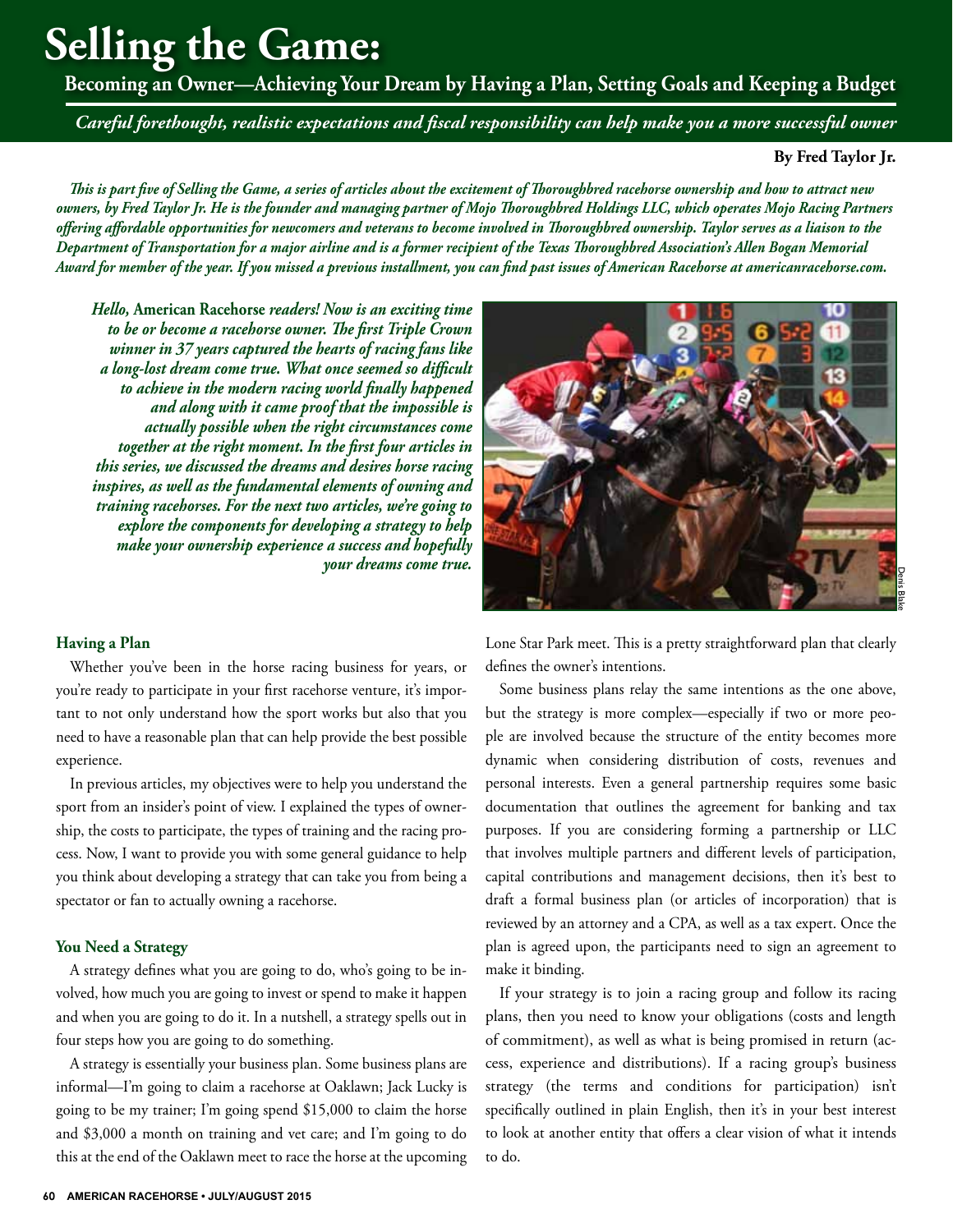#### **Make It Reasonable**

Some people are ambitious, have deep pockets and possess the ability to absorb significant losses over the years before their dream comes true. Some people make a medium-sized investment and strike gold on their first attempt. And, some people take part while operating on a shoestring budget, meticulously managing their money and enjoying the different aspects of the experience along the way.

Once you are aware of the different ownership structures and the costs and processes to keep racehorses in training, then you know what you can afford. If you decide being a sole owner isn't for you, you can choose other practical options such as participating in a racing group or starting a partnership or LLC where the costs are divided among the participants.

The key to any of these options is knowing what's right for you and

sticking with it.

#### **Get Right With Racing**

It may seem like a gospel saying, but it's very true about being an owner: If you ain't right with racing, you can't be right with ownership.

To be an owner at any level requires a certain amount of commitment and prioritization and having a mindset that allows you to accept the reality of horse racing itself—and that includes both the highs and lows. To put it another way, the beauty of



the ownership experience isn't the illusion of living in a dream state, it's the satisfaction of that dream coming true based on all of the effort put forth to make it happen.

In this regard, the plan you come up with and the decisions you make have to be constantly fueled by hope and optimism while at the same time grounded in the reality that there may be (and most likely will be) setbacks. It may take time to realize your dream, and what you do has to be managed by practical objectives. Once you set your expectations based on the realities of the sport, you'll be able to carry on even if your horses aren't running well and you can celebrate when they reach their peak performance at whatever level they race.

## **Setting Goals**

We've all heard the saying: "Rome wasn't built in a day." The same adage applies whether you're trying to figure out if you want to be a sole owner, evaluating different racing groups or creating your own

partnership—it takes time to put together an ownership strategy.

Once you have a plan established, the next step is to implement it in stages. To do that, you need to set goals—preferably goals that are "SMART" (Specific, Measurable, Attainable, Reasonable and Timely).

Here's how SMART goals can work for your racehorse ownership plans:

• **Be Specific.** If you were to say, "I want to own a racehorse," I would think that's great, but I wouldn't know how you are going to do that because you weren't very specific about your intentions. But if you told me you want to join a racing group during the current race meet to learn more about the different aspects of ownership so one day you can branch out on your own, then I would have a better understanding of what it is you are trying to achieve. When you set

a goal for yourself or your business, make it SMART by defining what it is you are trying to achieve—this not only helps you be clear about your objective, but it will also help others understand what you are doing if you want them to participate in your efforts.

# • **Measure Your Results.**

You need to be able to evaluate your actions to know if your objectives are successful or not. In this regard, the idea is to have some sort of hard numbers to quantify the result (e.g.,

only spend \$10,000 or earn enough purse money to offset training costs). However, being measurable doesn't always require having a specific set of data to know if you are being productive. You can measure your success if your goal is to acquire a racehorse at a particular sale, bring on a couple of partners or join a group. Either way (datadriven or task-specific), in order for a goal to be SMART, it needs to demonstrate a predetermined personal action. Otherwise, it would just be a passive intention that's meaningless to what you ultimately want to achieve.

**• Can You Actually Do It?** Winning the Kentucky Derby is the pinnacle of success in this sport, but you have to ask yourself if it is attainable based on your present position. The best way to evaluate whether your goals are SMART in this regard is by considering a series of questions: Are you putting the right resources, people and bloodstock in place to make it happen? Is what you are proposing reasonable for your, your racing group's or your partners' budget?